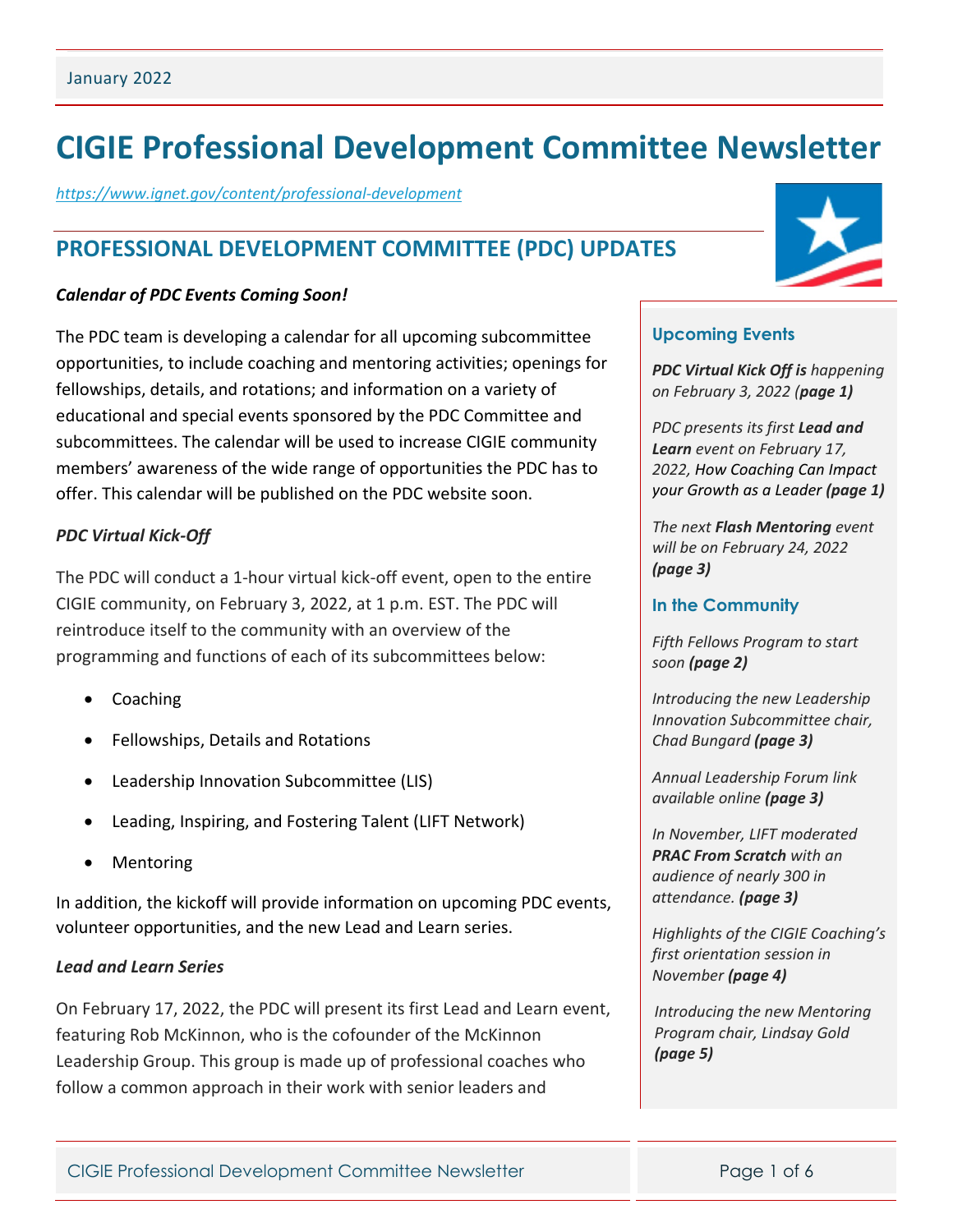leadership teams. Mr. McKinnon is also the author of *Lead Like You Were Meant To: Make the Switch from Autopilot to Intentional*.

Although this Lead and Learn event will focus on senior leaders and managers, we encourage any community members who feel they will benefit from the discussion to attend the event. The theme of this free event is *How Coaching Can Impact your Growth as a Leader*.

Stay tuned for upcoming announcements about this series.

# **CIGIE FELLOWS PROGRAM**

### *2022 CIGIE Fellows Program*

The 2022 CIGIE Fellows Program (CFP) held its kickoff meeting on January 19, 2022. Representatives from more than 30 Offices of Inspector General (OIG) participated in the virtual meeting to discuss the details of the CFP program.

CFP is a collaborative initiative between the PDC and its Leadership Innovation Subcommittee, in conjunction with the CIGIE Training Institute's Leadership and Mission Support Academy. For each CFP cohort, OIGs nominate high-performing OIG professionals with leadership potential.

CFP plans to announce the call for nominations and hosting opportunities for rotational assignments in early February, and participating OIGs will have 60 days to respond to the call. The fifth CFP cohort will run from June 2022 through June 2023.

Once accepted into the program, the fellows participate in an immersive 1-year program that is grounded in the Senior Executive Service Executive Core Qualifications and is designed to expand leadership competencies, broaden organizational experiences, share best practices, and foster professional networks. A key component of the program is having each fellow complete a rotational assignment at another OIG, which can range from 4 to 12 months.

More information about the Fellows Program and recent CFP graduates can be found at the following link: [https://www.ignet.gov/content/fellowship-program.](https://www.ignet.gov/content/fellowship-program)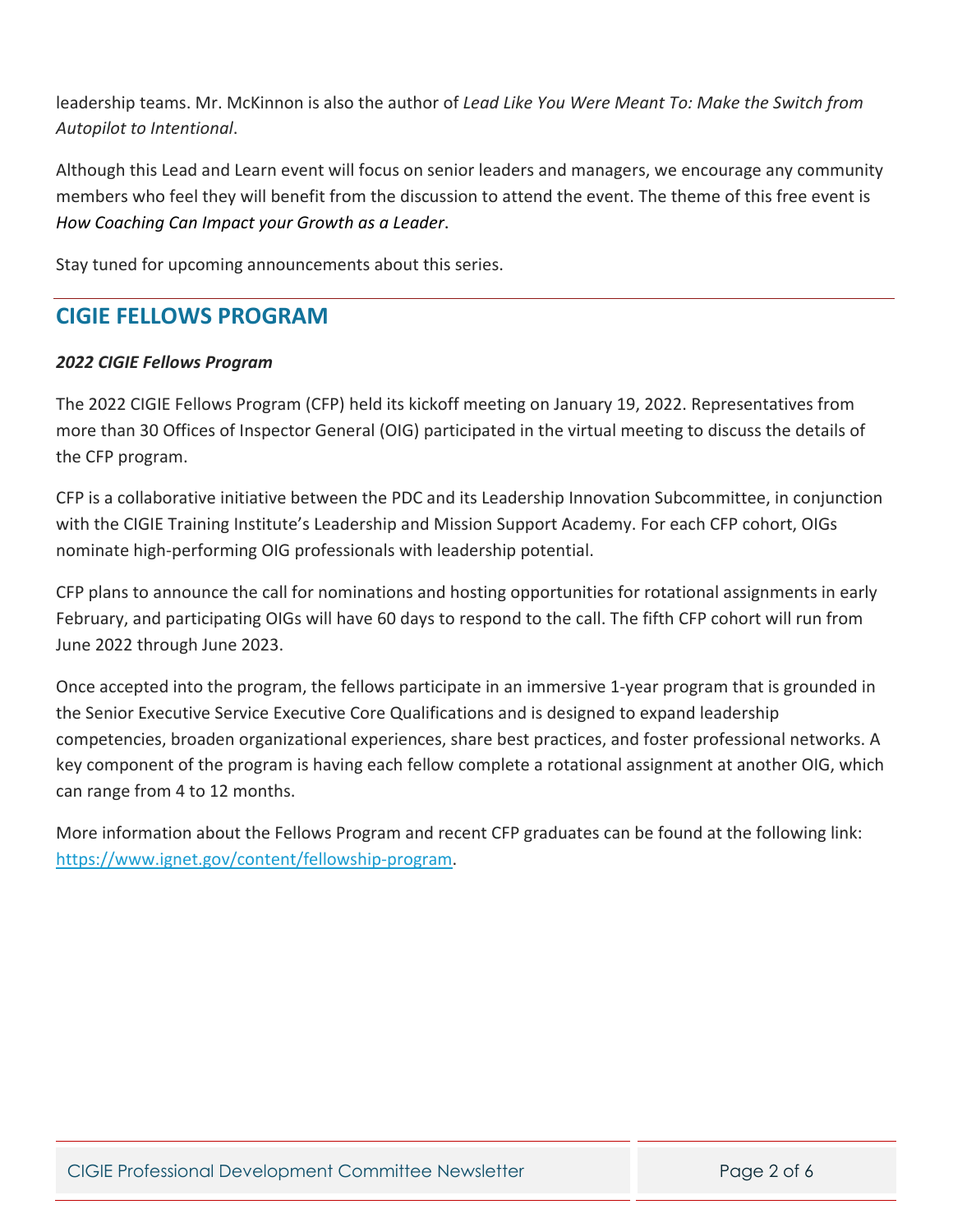# **LEADERSHIP INNOVATION SUBCOMMITTEE**

#### *Introducing the Leadership Innovation Subcommittee Chair*



The Leadership Innovation Subcommittee (LIS) is pleased to announce the subcommittee's first chair is Chad Bungard, Chief Strategy Officer, Social Security Administration OIG. Welcome, Chad!

The LIS evolved from the former Leadership Development Subcommittee, most recently chaired by Ruth Strande, Chief of Staff for the U.S. Agency for International Development's OIG. Its flagship program, the Annual CIGIE Leadership Forum, is highlighted on page 3. The LIS serves as the primary facilitator and lead for community wide forums and events that foster continual innovation and knowledge sharing in leadership development. Specifically, the LIS coordinates the Annual CIGIE Leadership Forum in partnership with both the CIGIE Training Institute and a project management team of volunteers from the community. To ensure continual innovations in

leadership development, the LIS also conducts reviews of CIGIE leadership programs, in conjunction with the Leadership and Mission Support Academy and other subcommittees. The LIS partners with the other CIGIE subcommittees and the CIGIE Training Institute to provide innovative leadership development opportunities and collaborations.

#### *Eighth Annual CIGIE Leadership Forum*

On November 17, 2021, more than 2,600 members of the OIG community gathered live online to participate in the Eight Annual CIGIE Leadership Forum, *The Digital Frontier: Engaging People, Navigating Change, and Leveraging Data*.

The Leadership Forum is CIGIE's most widely attended professional development event. This year participants from 72 of the 75 OIGs attended the forum. For the first time, the Leadership Forum, and the videos on CIGIE's YouTube page were fully live captioned, making this event the most accessible forum to date. Videos from the forum have almost 5,000 views on [CIGIE's YouTube page.](https://www.youtube.com/watch?v=_YNU4gffVTU&list=PLBEthG-7zUGXRV3KqE-gJF1Y7P8zRORYp)

LIS will begin planning the Ninth Annual Forum this spring. If you are interested in joining the planning committee, contact Dave Gross at [david.gross@cigie.gov,](mailto:david.gross@cigie.gov) Elise Stein at [elise.stein@oig.hhs.gov,](mailto:elise.stein@oig.hhs.gov) or Jacqui Phillips at [johillips@hudoig.gov.](mailto:johillips@hudoig.gov)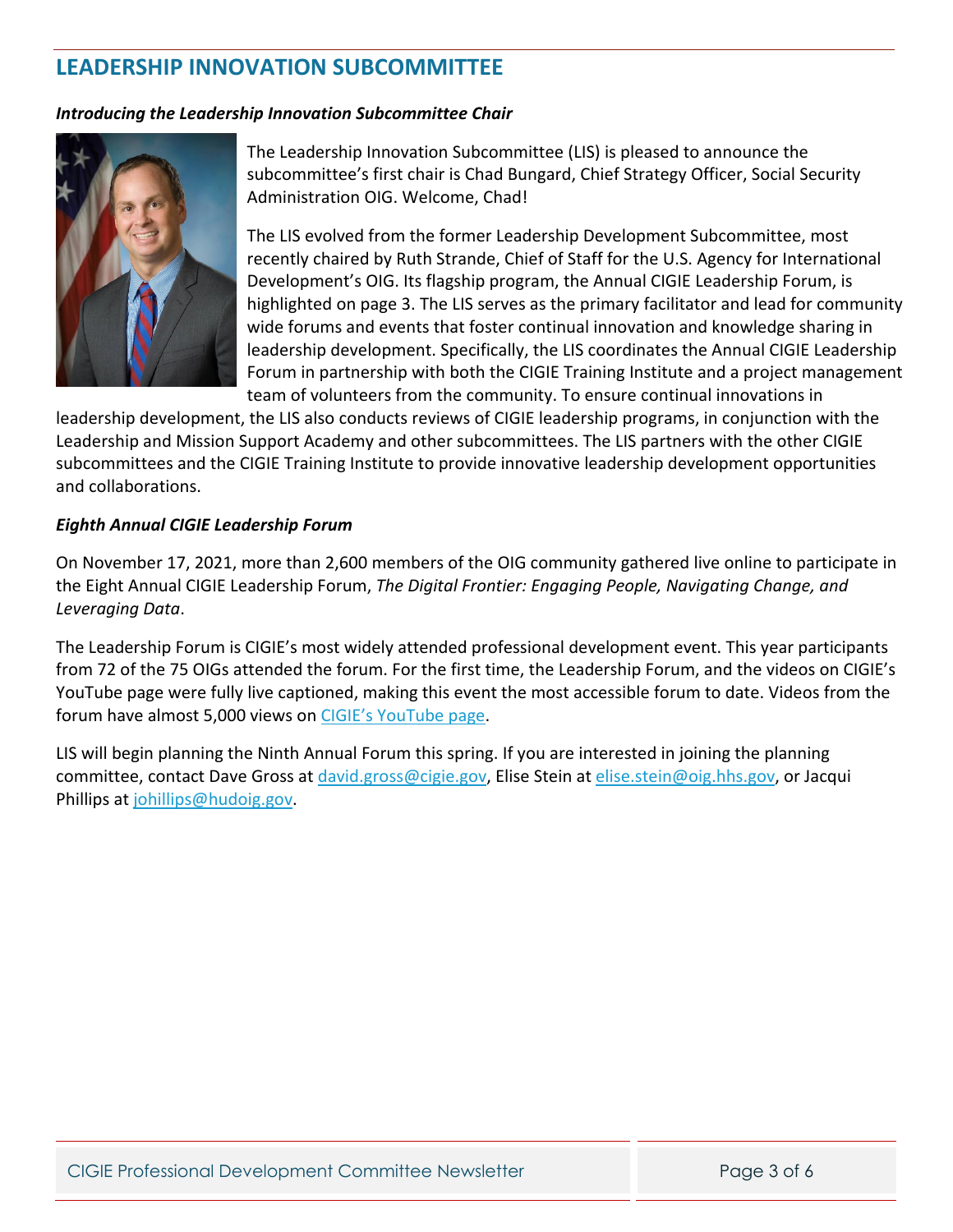# **LIFT NETWORK**

## *Connecting UpLIFTING Professionals (CUPS) Event: Connecting in Hybrid Spaces*

This month, LIFT kicked off its Connecting UpLIFTing Professionals (CUP) event series on January 25 and 26, 2022. The CUP events focus on early-to-mid career-level oversight professionals and feature peer group speakers and panelists. The events are designed to be informal and focused on networking and facilitating discussions among early-to-mid career-level OIG personnel.



The first event, *Connecting in Hybrid Spaces*, featured Pamela Van Dort, Director of Grant Oversight Strategy (Housing and Urban Development OIG), who led a discussion to help members prepare for success in a hybrid virtual and in-person work environment.

### *2022 Virtual Flash Mentoring Event*

The LIFT Network is collaborating with the Mentoring Subcommittee once again to host the second virtual flash mentoring event on February 23, 2022, at 1 p.m. EST. The 2022 Virtual Flash Mentoring Event is a halfday program featuring one-on-one mentoring sessions in breakout rooms (limited to 50 attendees) and professional development panels in the main room (limited to 100 attendees). Senior Executive leaders from the OIG community will share their professional development tips and strategies, personal stories, and insights with participants. The event will be a unique opportunity for early-to-mid career-level oversight professionals to engage with top leaders and grow their networks in the oversight community.

### *PRAC from Scratch*

In November, LIFT moderated a dynamic discussion with a panel of distinguished leaders from the Pandemic Response and Accountability Committee (PRAC), entitled *PRAC from Scratch*. During the event, panelists provided valuable insights on leadership, the PRAC's set up, how to persevere through times of change, and virtual teambuilding. The event was well received with nearly 300 attendees. Attendees noted their appreciation for the personal insights and stories shared by the panelists, the unique event format, and the quality and organization of the event. A recording of the event is available on the CIGIE YouTube Channel: <https://www.youtube.com/watch?v=qgQnKRXDsW4>

### **Get Involved in LIFT**

*Calling All LIFT Liaisons!* LIFT has a committee of liaisons who keep their respective organizations informed about LIFT events and opportunities. If your organization does not have a LIFT liaison and you would like to step into the role, please let us know. We would love to have you! Please use the contact form on our website at<https://www.ignet.gov/lift> to message us with your information and interest in being a liaison.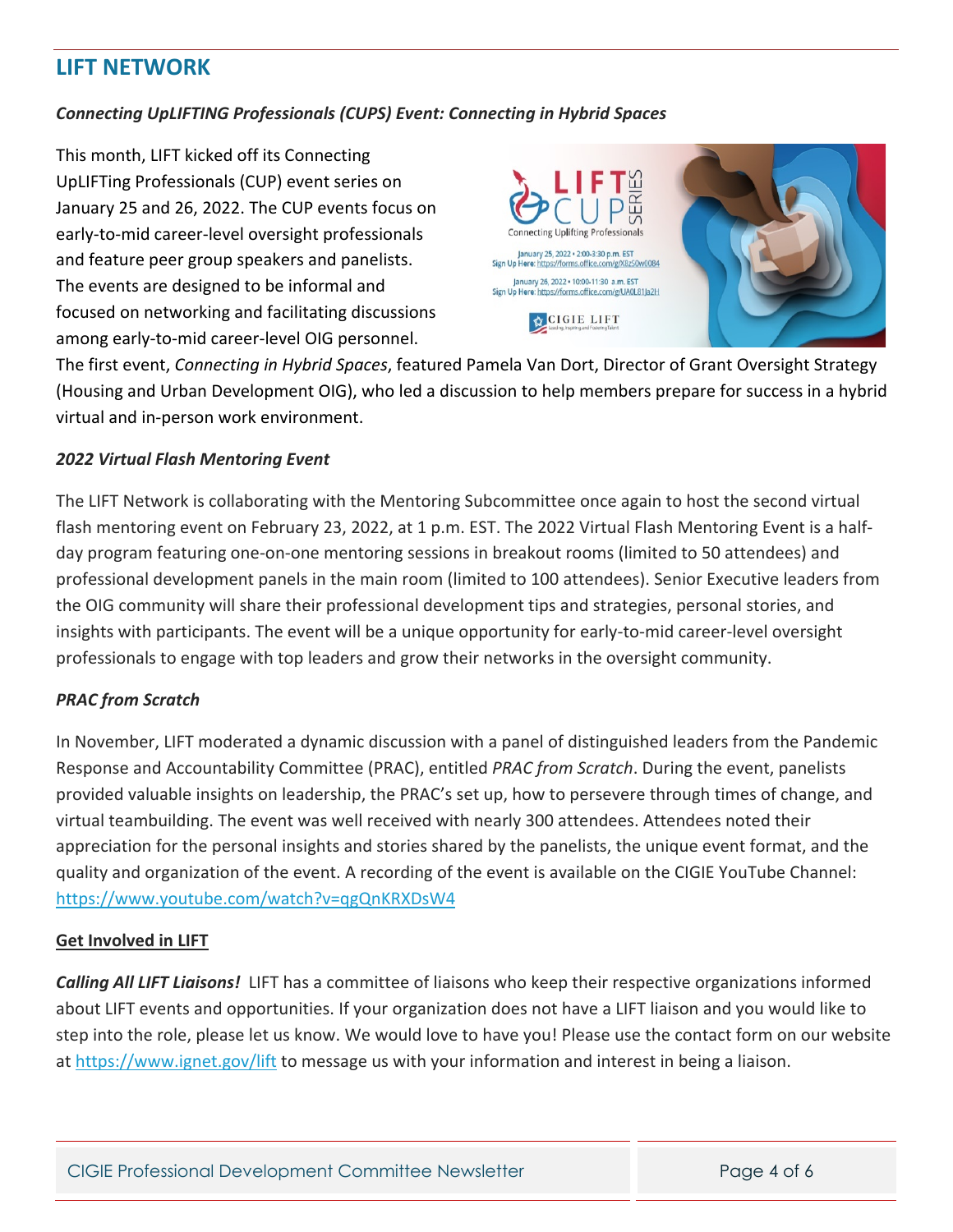*The LIFT Listserv.* Are you interested in finding out about future LIFT events? Join our CIGIE LIFT listserv via our website [https://www.ignet.gov/lift.](https://www.ignet.gov/lift) You can also use this form to submit ideas on events, ask questions, and share your suggestions.

# **COACHING**



## *CIGIE Fall Coaching Orientation Highlights*

On November 19, 2021, CIGIE Coaching held its first virtual live orientation session for the OIG community. The event was hosted by CIGIE Coach Brian Sano of the U.S. Department of State OIG, in

partnership with the CIGIE Coaching Subcommittee coaches. The live orientation session featured special guest speaker Kristi M. Waschull, Inspector General of the Defense Intelligence Agency, who is both a coach and the original executive sponsor of the subcommittee. The orientation included the following:

- An overview of what coaching is and how it differs from mentoring and counseling
- A discussion of the CIGIE Coaching Program elements, process, and coach/client expectations
- Coaches' tools, including a growth mindset, curiosity, inquiry, powerful questions, active listening, and metaphors
- An introduction to the CIGIE coaches
- Information on how to become a coach, including training and certification programs

The full presentation will be made available on the CIGIE Coaching webpage, under "Events Information."

# **CIGIE MENTORING PROGRAM**



### *CIGIE Mentoring Program*

The mentoring group has been making great strides under the leadership of Lindsay Gold, Director of Vet Center Inspections for the Office of Healthcare Inspection in the Veterans Affairs OIG, who became the new chair of the CIGIE Mentoring Group in the fall of 2021. The Mentoring Working Group has been working with the National Aeronautics and Space Administration's OIG to incorporate their automated mentoring program management system into the CIGIE Mentoring Program Pilot. The pilot will include a small group of mentees from several OIGs—approximately 25 to 30—and will run for

6 months starting in spring 2022. Results and lessons learned from this pilot program will help facilitate the development of a full-scale rollout of the program, which is expected to begin in 2023.